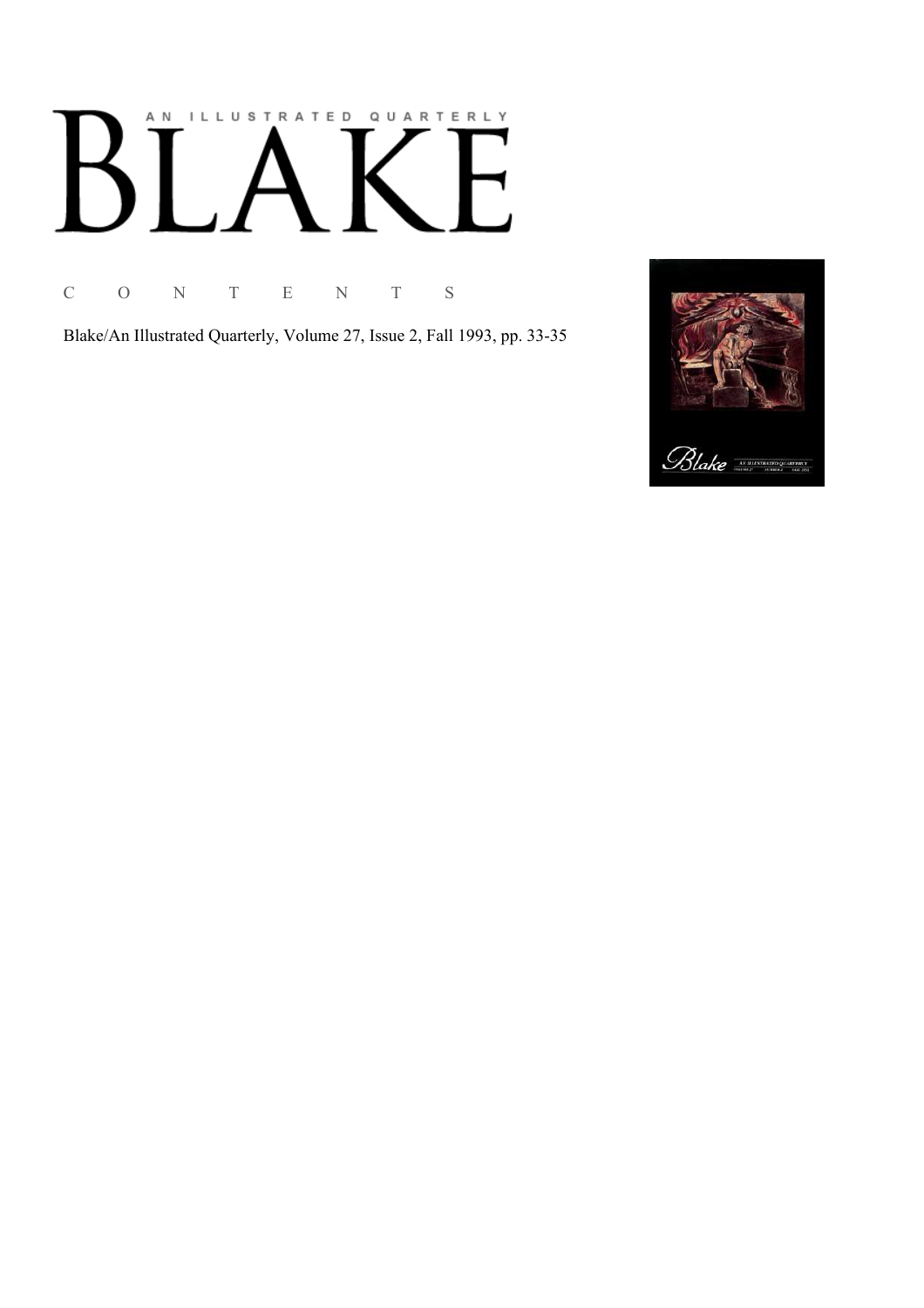



AN ILLUSTRATED QUARTERLY VOLUME 27 **NUMBER 2** 

**FALL 1993**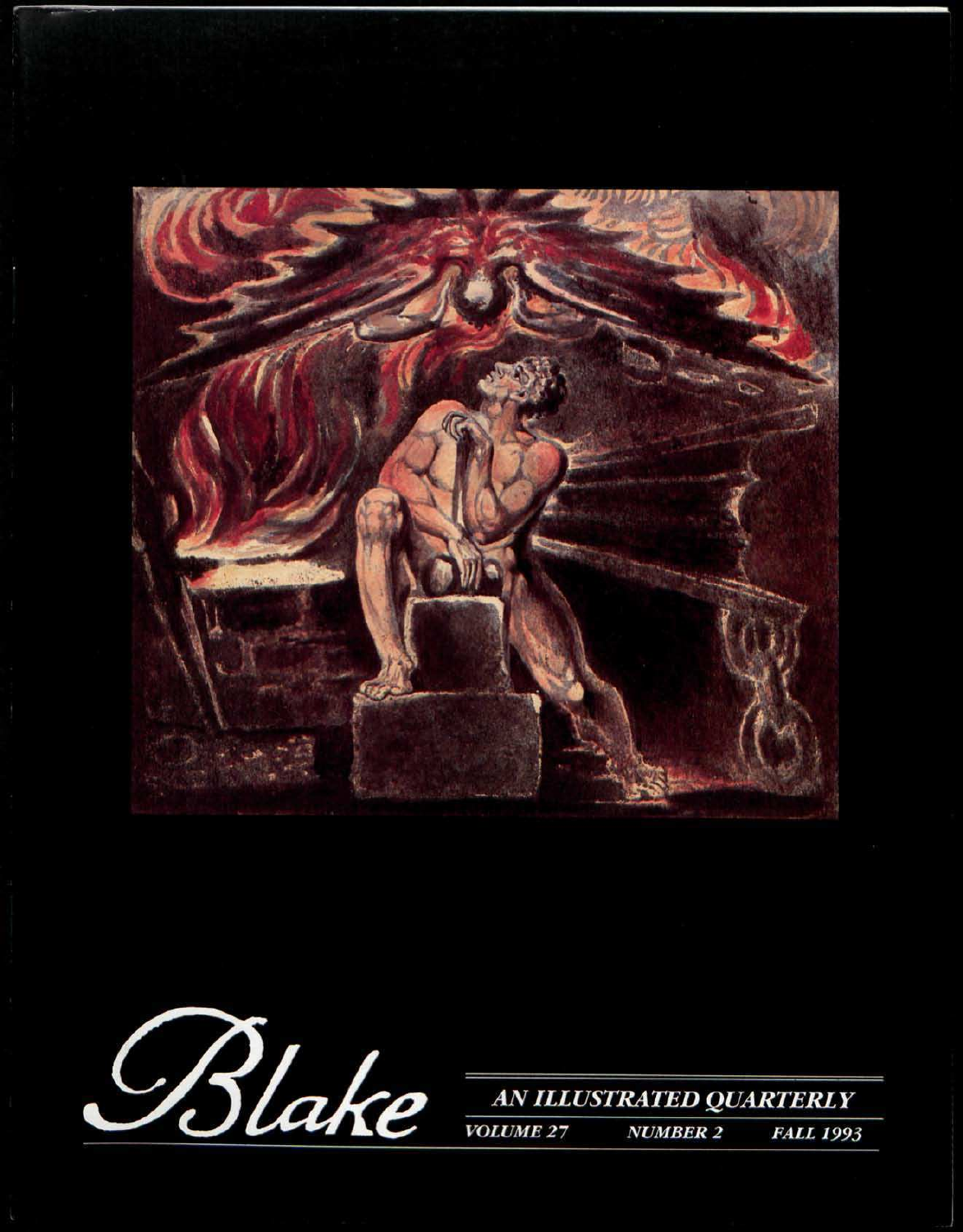

*AN ILLUSTRATED QUARTERLY* 

*Volume 27 Number 2 FaU 1993* 

## *CONTENTS*

## *Articles*

36 Blake's 1812 Exhibition by Robert N. Essick

### *Minute Particulars*

- 42 Two Newly Identified Sketches for Thomas Commins's *An Elegy.* A Postscript Martin Butlin
- 44 Paolozzi's Newton Martin Butlin
- 45 To the Editors Andrew Lincoln

### *Reviews*

46 Rehistoricizing Romantic Ideology: New Perspectives on Class and Gender Conflict, 1730-1800; Henry Abelove, *The Evangelist of Desire: John Wesley and the Methodists*; and Donna Landry, *The Muses of Resistance:* Laboring-Class Women's Poetry in Britain, 1739-1796 Review Essay by Laura Mandell

### *Newsletter*

63 *Placing and Displacing Romanticism, Secrets of Eternity,* Job *Revival* 

Cover: Cover. *Jerusalem* plate 6, trimmed to the design only. Woodcut on pewter, technique on a copperplate, printed in blue and black with hand coloring. 16.2 x 14.5 cm. Photo courtesy of Christie's New York.